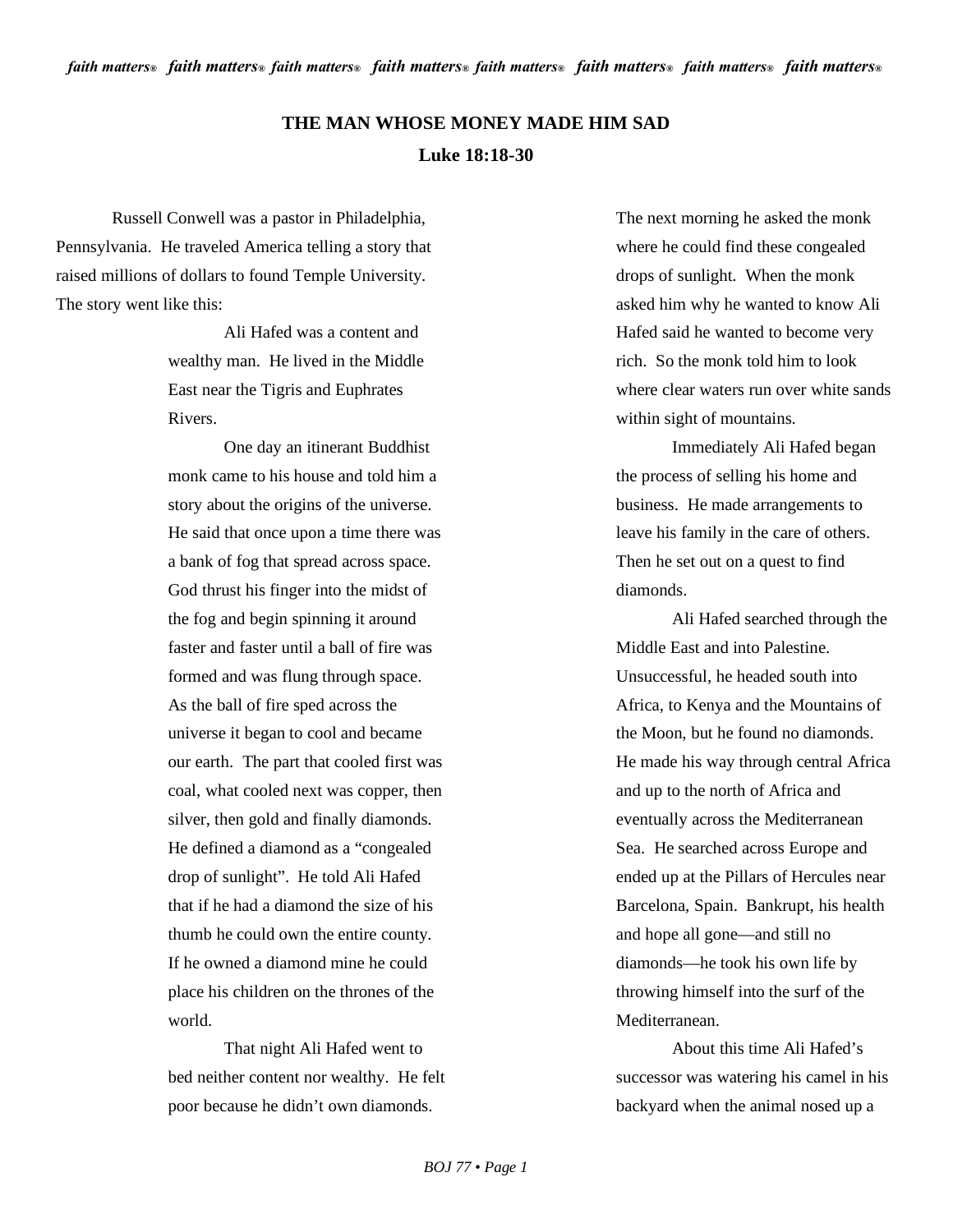large black stone that caught the man's attention because of the way it glistened in the sun. He took the stone into his house, set it on the fireplace mantle and pretty much forgot about it.

Then one day that same itinerant Buddhist monk came by again, entered the house, saw the stone on the mantle and asked, "Has Ali Hafed returned?" Ali Hafed's successor said, "No, why do you ask?" The monk explained that he saw the diamond on the mantle and assumed Ali Hafed was back. Ali Hafed's successor insisted that was no diamond, it was just a stone from the brook in the back. The monk insisted and was correct. In fact, they went and searched to find many more diamonds. It was the site of the Golconda Diamond Mine, one to the largest diamond mines ever discovered, producing the famous Hope and Regent diamonds and others later laid into the crowns of the world's kings and queens.

Russell Conwell would finish the story by explaining, "Ali Hafed searched the world for diamonds when there were acres of diamonds in his own backyard."

The point of the story is that often what we are looking for in life can be found near rather than afar. It is a story related to another story told about a man who came to Jesus. In the Bible, Luke tells us that he was a ruler. In Jesus' other biographies we are told that he was young and rich. He had it made, but he was not happy.

The story in Luke 18:18-21 starts with a conversation about being good:

> *A certain ruler asked him, "Good teacher, what must I do to inherit eternal life?" "Why do you call me good?"*

*Jesus answered. "No one is good except God alone."*

This rich young leader was a seeker and that was good. Some people are self-satisfied without God. This man wanted more. He was smart enough, sensitive enough and spiritual enough to realize that money and power and youth were not enough to satisfy the soul. He knew that what he had was not enough to inherit eternal life with God.

There are lots of seekers like him today. Maybe you are one of them. You know you don't have all the answers. You know that there has to be more to life than what you have. You are open to hearing God and finding God.

He called Jesus *"Good teacher"* and asked him what he needed to do to inherit eternal life. Jesus' answer can be misunderstood. Jesus replied, *"Why do you call me good? No one is good—except God alone."* Some might think Jesus was making a statement about whether or not he (Jesus) was God. While it is true that Jesus was and is fully God that is really not what he was talking about. Jesus wanted to focus the man's attention on God to understand how to inherit eternal life.

Jesus used a very interesting approach. He referred to the Ten Commandments. The Ten Commandments were understood to come in two "tables". The first table focuses on how we relate to God and the second table focuses on how we relate to our neighbors. The trouble is, how do we know if we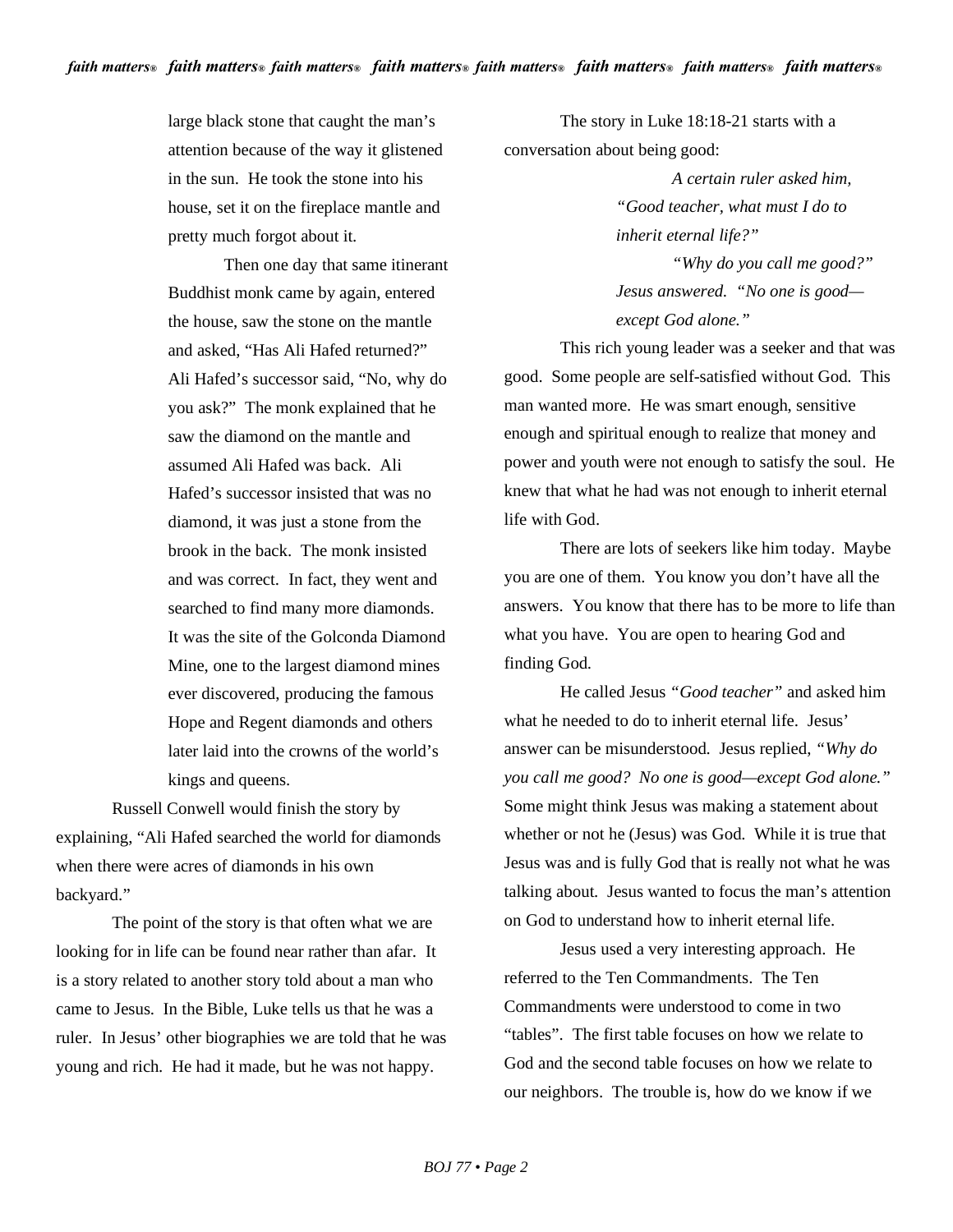are rightly relating to God? The answer is in the way we relate to our neighbors. In other words, the way we treat other people is a strong indication of whether or not we are truly devoted to God.

Focusing on the second table, the measurable one, Jesus asked this young man if he had kept the neighbor commandments: *"Do not commit adultery, do not murder, do not steal, do not give false testimony, honor your father and mother."* Have you done these things?

He assured Jesus he had kept all these commandments since he was a child: *" 'All these I have kept since I was a boy,' he said."* But, he knew in the depths of his soul that he wanted something more. Something was still missing. He still didn't have eternal life.

What we have here is a man who was good, but without God. He had and still has lots of company. There are many people who really try to live life right. They try to say and do good things, but they just haven't connected to God. Good is not good enough. Good without God is never good enough.

So listen to Dr. Jesus' diagnosis: *"You still lack one thing. Sell everything you have and give to the poor, and you will have treasure in heaven. Then come, follow me."* This was a stunning prescription, one that still continues to alarm people today. People have insisted that Jesus didn't mean what he said. Jesus really didn't mean that this guy was supposed to sell everything in order to be a follower of Jesus Christ, did he? If Jesus *is* saying that we must sell everything we have in order to go to heaven, many of us would rather not go. We would choose to have a few thousand dollars now rather than the kingdom of God forever.

The usual response to this teaching of Jesus is to insist that he did not mean what he said. We try to spin Jesus' words to say something else in order to convince ourselves that we can keep our money and have God too. Let me suggest that Jesus meant exactly what he said. I think he was telling the man that he literally had to sell everything he had and give it to the poor.

The reason was simple—he an idolater. He said he kept the Ten Commandments but he really did not. Money was his god. It was #1. Money was more important than anything else in his life. If it came down to a choice between God and money, money was more important.

How does that apply to us? For some, it is the same. Money is god. *"Sell everything you have and give to the poor, and you will have treasure in heaven."*  For others, a job is god. For still others it is a relationship. The principle is simple. God must be first. Anything that is more important than God has to go.

When Charleen and I were married, my public vow to her included the words, ". . . forsaking all others, I will cling to thee and thee alone as long as we both shall live." I have found her to be very fussy about this vow. She has insisted that there be no one else ahead of her in our marriage relationship. I had to forsake all others to make her first.

God is far more demanding. God insists that no person or thing can come ahead of him in life. We must forsake all others and cling to him and to him alone forever.

Imagine yourself in conversation with Jesus. He examines, diagnoses and prescribes. Is there anything he insists must be forsaken from your life because it is more important than God? If so, it has to go. Don't let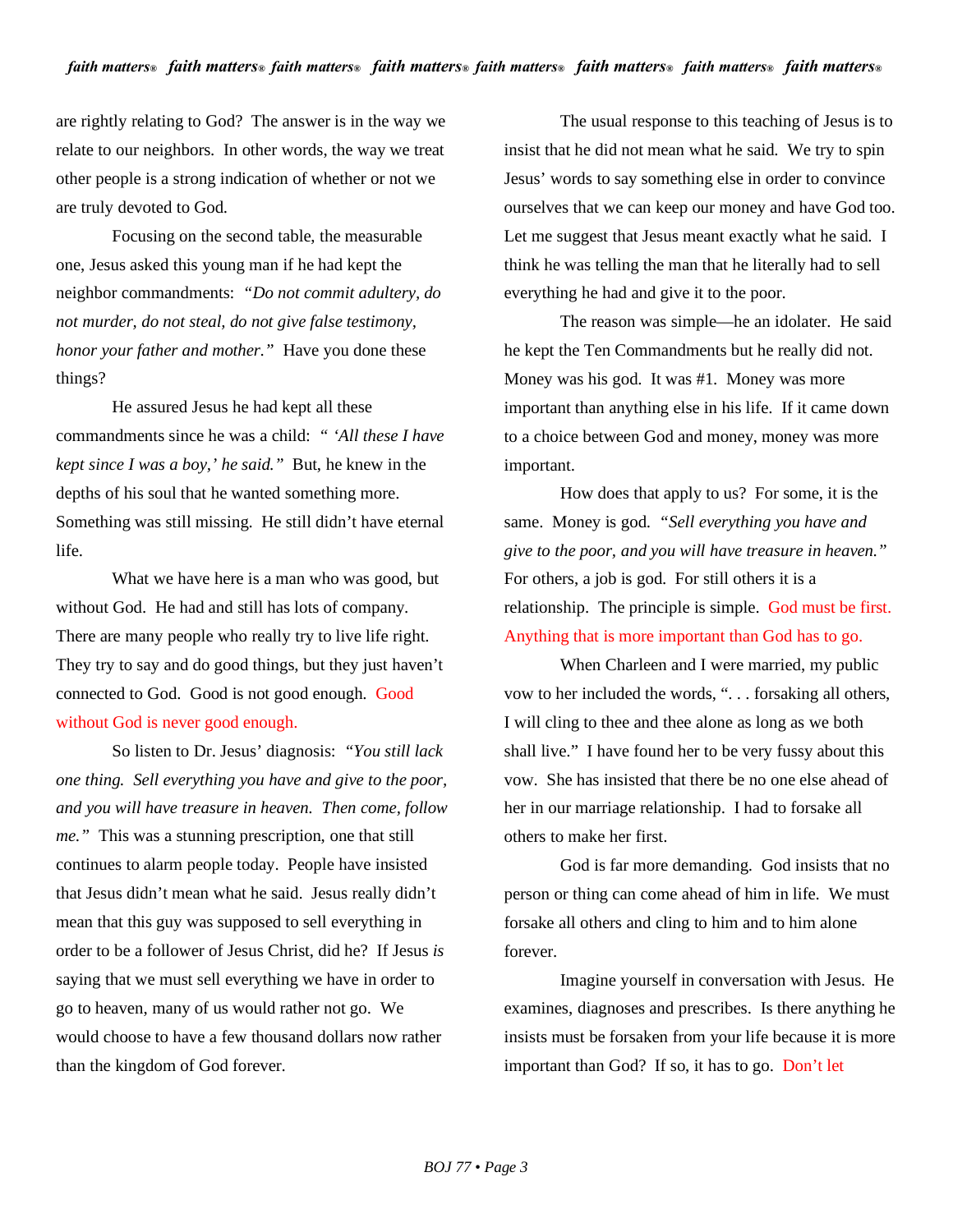## anything ever block your path to God and eternal life. Whatever gets in the way has to go.

*"When (the rich young leader) heard this, he became very sad, because he was a man of great wealth."* He was loaded and he didn't want to give it away. If he had no money he would not have been so sad. His wealth weighed him down. He was sad because he was rich. What an interesting commentary on his values. The thought of giving his money to the poor saddened him. How unlike God! God loves to give to the poor. This man was a very ungodlike rich man.

Do you ever give to the poor? Have you ever had poor beggars come up to you in some foreign country? What about small children with outstretched hands? Do you remember times when you saw people along the side of the highway asking for money and carrying signs saying, "I'm homeless," or "Will work for food"? Is your first thought that they might rip you off if you give them ten dollars? Or is your first thought how much fun it would be to help someone who needs the cash?

If this man was as rich as he seems to have been he could have given away lots of money to the poor without lowering his lifestyle. So it was not that he himself would go hungry or homeless. It was that he wanted to keep his money. He liked having money. He loved his money. The thought of letting go of it made him sad.

Money is attractive, even loveable! It looks good. It feels good. It even smells good.

Jesus made an observation that has also troubled a lot of people since. It is one of his more memorable quotes and is found in Luke 18:24-25:

*Jesus looked at him and said, "How hard it is for the rich to enter the kingdom of God! Indeed, it is easier for a camel to go through the eye of a needle than for a rich man to enter the kingdom of God."*

Camels were the largest animals in Palestine and the eyes of needles were among the smallest holes people could see. Jesus was using exaggeration to make his point. Do not get hung up on the exaggeration; just get the point. The point is that the richer a person is the easier it is to love money more than God. The richer a person is the less appealing the kingdom of God.

In those days Jews believed that money was an evidence of God's blessing. That's why *"Those who heard this asked, 'Who then can be saved?' "*

Jesus had some really good news for his followers. Jesus said, *"What is impossible with men is possible with God."* In other words, it is humanly impossible for a really rich person to love God more than money, but God can make it happen. Anyone who wants to really put God first and make him #1 will get supernatural help to make it happen. Jesus can put it in a person's heart to give up wealth to follow him.

Peter was one of Jesus most vocal followers. He had given up his fishing business and just about everything else to follow Jesus full-time. He wanted to remind Jesus what he had done so he said, *"We have left all that we had to follow you."*

Not long ago I had a conversation with a couple that sounded a lot like Peter. After many years of education and what looked like a very successful professional career they decided that to truly follow Jesus Christ meant that the husband had to quit his job. That was a hard decision. They have young children.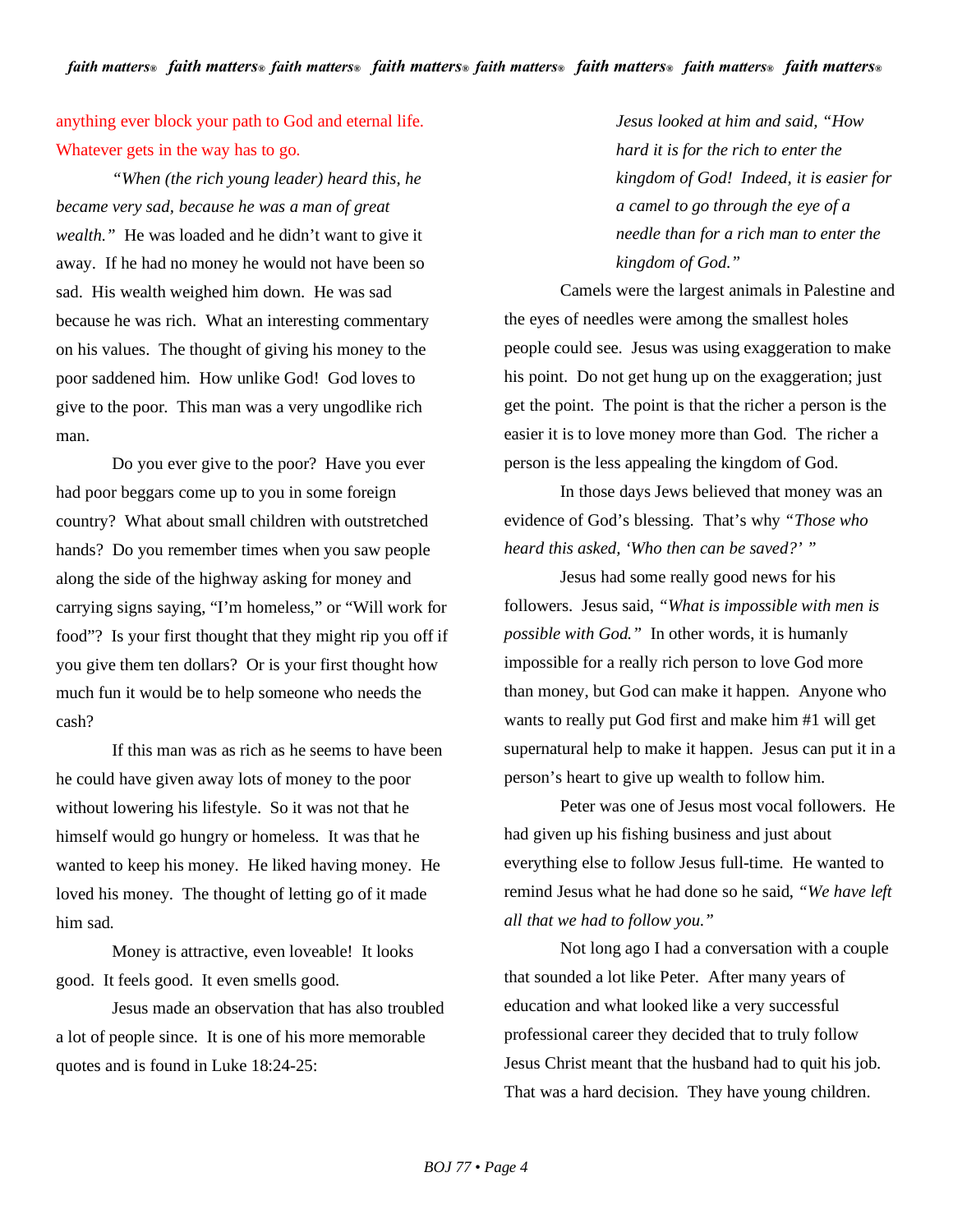This was done months ago. I asked them what they were doing for money and how they were going to eat. They said it is getting hard. But, they also said they would make the same decision if they had it to do over again. They gave up a lot to follow Jesus. This is not just some ancient religious theory. This is what this couple did last November after much prayer and discussion as a couple and family. They are now experiencing the results.

Listen carefully to what Jesus said to Peter and to this couple:

> *"I tell you the truth, no one who has left home or wife or brothers or parents or children for the sake of the kingdom of God will fail to receive many times as much in this age and in the age to come, eternal life."*

Does this mean that this couple will come out ahead financially? I think they probably will, but that is not the point. The point is that God will satisfy those who put him first. He will satisfy their souls. He will give them good. He will meet their needs. They will not be sorry.

David Livingstone was a successful English physician who left the comfort and success of his career to explore and open Africa for Christian missions. He never became rich. He suffered a crushed arm in a lion attack. He battled tropical diseases. He faced terrible dangers.

The English journalist, Sir Henry Stanley, tracked him down in order to write his story for the whole British Empire to read. When asked about his great sacrifices Livingstone answered, "Sacrifices? I never made a sacrifice in all my life."

God did something supernatural in his life. God gave him something better than money. God satisfied his soul. God made him happy. If you visit Westminster Abbey in London you will see the tombs of kings and queens, poets and generals and hundreds of other great English heroes. But the most famous tomb of all is in the most prominent place, the center aisle of the main nave of Westminster Abby. It is the tomb of David Livingstone.

God takes care of those who live for him.

*" 'I tell you the truth,' Jesus said to them, 'no one who has left home or wife or brothers or parents or children for the sake of the kingdom of God will fail to receive many times as much in this age, and in the age to come, eternal life.' "*

Let me tell you about a man I met who described himself as the ultimate seeker. He became very successful in one of America's largest stock brokerage houses. His goal was to make money, be happy and join the best country club. This continued for years. He joined a church. He was elected to the church board. But something was missing. He told me that he knew he wasn't happy although he wasn't exactly unhappy.

He searched more. He identified every Christian he could find who seemed to have what he was lacking, invited them out to lunch and asked them what he needed to know. Finally he came to pray a simple prayer of faith. In his case, it wasn't to accept Jesus as Savior but to ask God to show him the way. God did and Jesus transformed his life.

When he was telling me his story we were riding in his Lexus. But it was obvious that the car did not much matter. He had found what he sought for so many